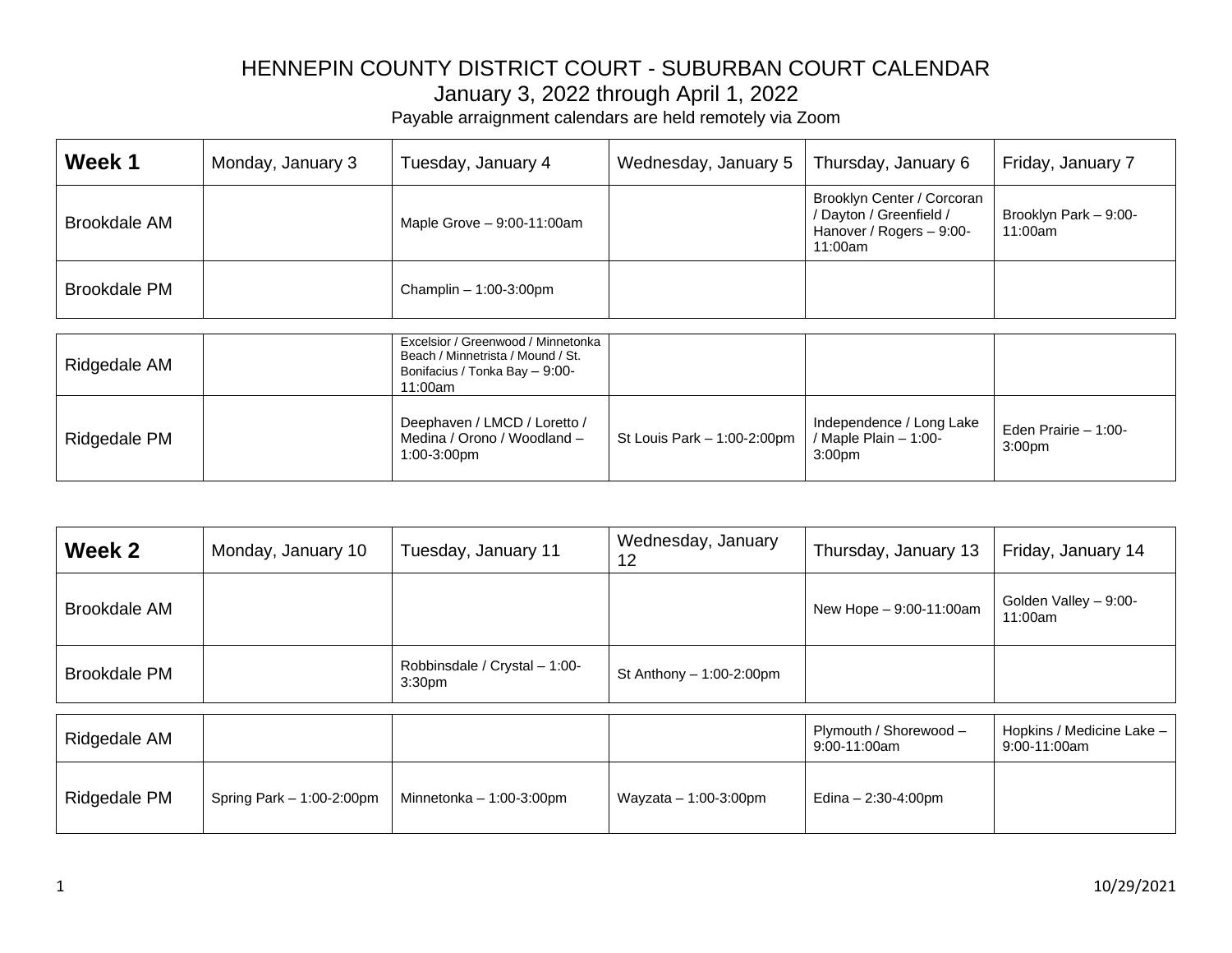| Week 1              | Monday, January 17 | Tuesday, January 18                                                        | Wednesday, January 19       | Thursday, January 20                                                                     | Friday, January 21                         |
|---------------------|--------------------|----------------------------------------------------------------------------|-----------------------------|------------------------------------------------------------------------------------------|--------------------------------------------|
| <b>Brookdale AM</b> | <b>HOLIDAY</b>     | Maple Grove $-9:00-11:00$ am                                               |                             | Brooklyn Center / Corcoran /<br>Dayton / Greenfield / Hanover<br>/ Rogers - 9:00-11:00am | Brooklyn Park - 9:00-<br>11:00am           |
| <b>Brookdale PM</b> | <b>HOLIDAY</b>     | Champlin $-1:00-3:00$ pm                                                   |                             |                                                                                          |                                            |
| Ridgedale AM        | <b>HOLIDAY</b>     |                                                                            |                             |                                                                                          |                                            |
| Ridgedale PM        | <b>HOLIDAY</b>     | Deephaven / LMCD / Loretto /<br>Medina / Orono / Woodland -<br>1:00-3:00pm | St Louis Park - 1:00-3:00pm |                                                                                          | Eden Prairie - 1:00-<br>3:00 <sub>pm</sub> |

| Week 2              | Monday, January 24 | Tuesday, January 25                                 | Wednesday, January 26 | Thursday, January 27            | Friday, January 28               |
|---------------------|--------------------|-----------------------------------------------------|-----------------------|---------------------------------|----------------------------------|
| <b>Brookdale AM</b> |                    | Osseo / Rockford - 10:00-<br>11:00am                |                       | New Hope - 9:00-11:00am         | Golden Valley - 9:00-<br>11:00am |
| <b>Brookdale PM</b> |                    | Robbinsdale / Crystal - 1:00-<br>3:30 <sub>pm</sub> |                       |                                 |                                  |
|                     |                    |                                                     |                       | Plymouth / Shorewood -          |                                  |
| Ridgedale AM        |                    |                                                     |                       | $9:00-11:00am$                  |                                  |
| Ridgedale PM        |                    | Minnetonka $-1:00-3:00$ pm                          |                       | Edina $- 2:30 - 4:00 \text{pm}$ |                                  |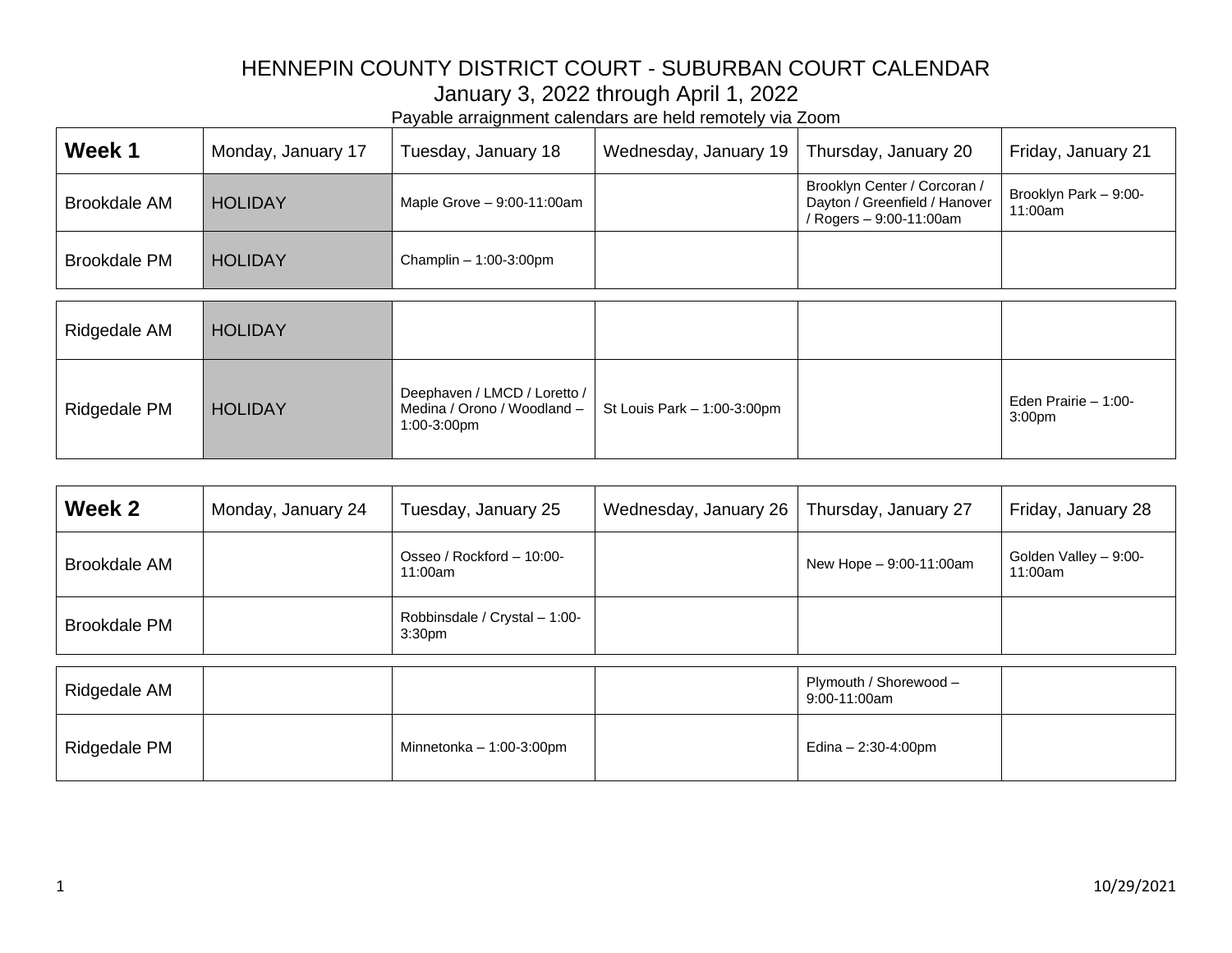| Week 1              | Monday, January 31 | Tuesday, February 1          | Wednesday, February 2 | Thursday, February 3                                                                         | Friday, February 4               |
|---------------------|--------------------|------------------------------|-----------------------|----------------------------------------------------------------------------------------------|----------------------------------|
| Brookdale AM        |                    | Maple Grove $-9:00-11:00$ am |                       | Brooklyn Center / Corcoran<br>/ Dayton / Greenfield /<br>Hanover / Rogers - 9:00-<br>11:00am | Brooklyn Park - 9:00-<br>11:00am |
| <b>Brookdale PM</b> |                    | Champlin $-1:00-3:00$ pm     |                       |                                                                                              |                                  |

| Ridgedale AM |                                                                            |                             |                                                                           |                                            |
|--------------|----------------------------------------------------------------------------|-----------------------------|---------------------------------------------------------------------------|--------------------------------------------|
| Ridgedale PM | Deephaven / LMCD / Loretto /<br>Medina / Orono / Woodland -<br>1:00-3:00pm | St Louis Park - 1:00-2:00pm | Independence / Long Lake<br>$\frac{1}{2}$ / Maple Plain - 1:00-<br>3:00pm | Eden Prairie - 1:00-<br>3:00 <sub>pm</sub> |

| Week 2              | Monday, February 7 | Tuesday, February 8                                 | Wednesday, February 9      | Thursday, February<br>10 | Friday, February 11              |
|---------------------|--------------------|-----------------------------------------------------|----------------------------|--------------------------|----------------------------------|
| <b>Brookdale AM</b> |                    |                                                     |                            | New Hope - 9:00-11:00am  | Golden Valley - 9:00-<br>11:00am |
| <b>Brookdale PM</b> |                    | Robbinsdale / Crystal - 1:00-<br>3:30 <sub>pm</sub> | St Anthony $-1:00-2:00$ pm |                          |                                  |

| Ridgedale AM |                             | Excelsior / Greenwood / Minnetonka<br>Beach / Minnetrista / Mound / St.<br>Bonifacius / Tonka Bay - 9:00-<br>11:00am |                         | Plymouth / Shorewood -<br>9:00-11:00am |  |
|--------------|-----------------------------|----------------------------------------------------------------------------------------------------------------------|-------------------------|----------------------------------------|--|
| Ridgedale PM | Spring Park $-1:00-2:00$ pm | Minnetonka $-1:00-3:00$ pm                                                                                           | Wayzata $-1:00-3:00$ pm | Edina - 2:30-4:00pm                    |  |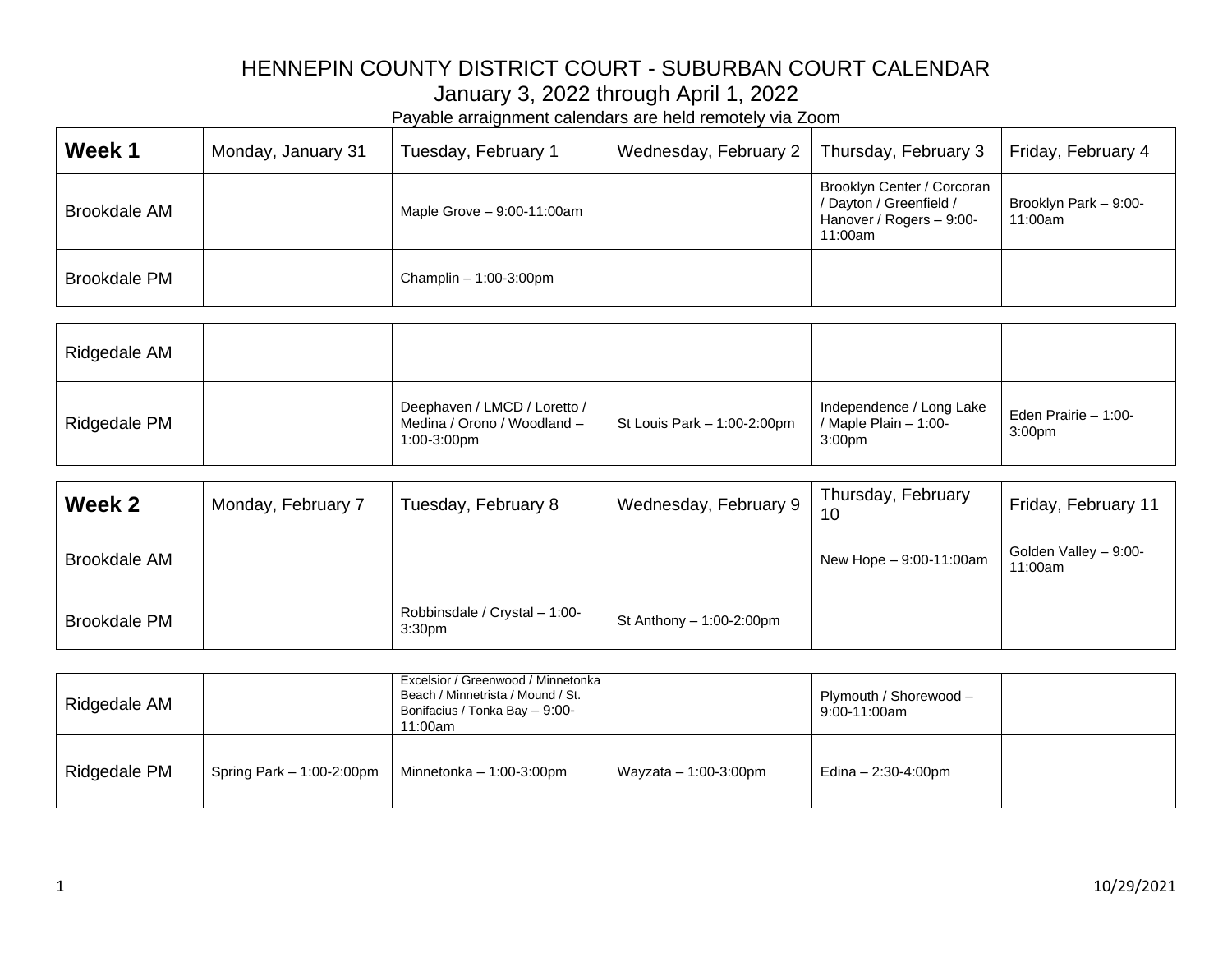| Week 1              | Monday, February 14 | Tuesday, February 15         | Wednesday, February<br>16 | Thursday, February 17                                                                        | Friday, February 18                       |
|---------------------|---------------------|------------------------------|---------------------------|----------------------------------------------------------------------------------------------|-------------------------------------------|
| <b>Brookdale AM</b> |                     | Maple Grove $-9:00-11:00$ am |                           | Brooklyn Center / Corcoran /<br>Dayton / Greenfield /<br>Hanover / Rogers - 9:00-<br>11:00am | Brooklyn Park - 9:00-<br>11:00am          |
| <b>Brookdale PM</b> |                     | Champlin $-1:00-3:00$ pm     |                           |                                                                                              |                                           |
| Ridgedale AM        |                     |                              |                           |                                                                                              | Hopkins / Medicine Lake -<br>9:00-11:00am |

| Ridgedale AM |                                                                            |                               | <b>I IUDAIIIS</b> / IVICUIUIIIC LANC –<br>9:00-11:00am |
|--------------|----------------------------------------------------------------------------|-------------------------------|--------------------------------------------------------|
| Ridgedale PM | Deephaven / LMCD / Loretto /<br>Medina / Orono / Woodland -<br>1:00-3:00pm | St Louis Park $-1:00-2:00$ pm | Eden Prairie - 1:00-<br>3:00 <sub>pm</sub>             |

| Week 2              | Monday, February 21 | Tuesday, February 22                                | Wednesday, February<br>23 | Thursday, February 24    | Friday, February 25              |
|---------------------|---------------------|-----------------------------------------------------|---------------------------|--------------------------|----------------------------------|
| <b>Brookdale AM</b> | <b>HOLIDAY</b>      | Osseo / Rockford - 10:00-<br>11:00am                |                           | New Hope - 9:00-11:00am  | Golden Valley - 9:00-<br>11:00am |
| <b>Brookdale PM</b> | <b>HOLIDAY</b>      | Robbinsdale / Crystal - 1:00-<br>3:30 <sub>pm</sub> |                           |                          |                                  |
|                     |                     |                                                     |                           | Plymouth / Shorewood -   |                                  |
| Ridgedale AM        | <b>HOLIDAY</b>      |                                                     |                           | $9:00-11:00am$           |                                  |
| Ridgedale PM        | <b>HOLIDAY</b>      | Minnetonka $-1:00-3:00$ pm                          |                           | Edina $- 2:30 - 4:00$ pm |                                  |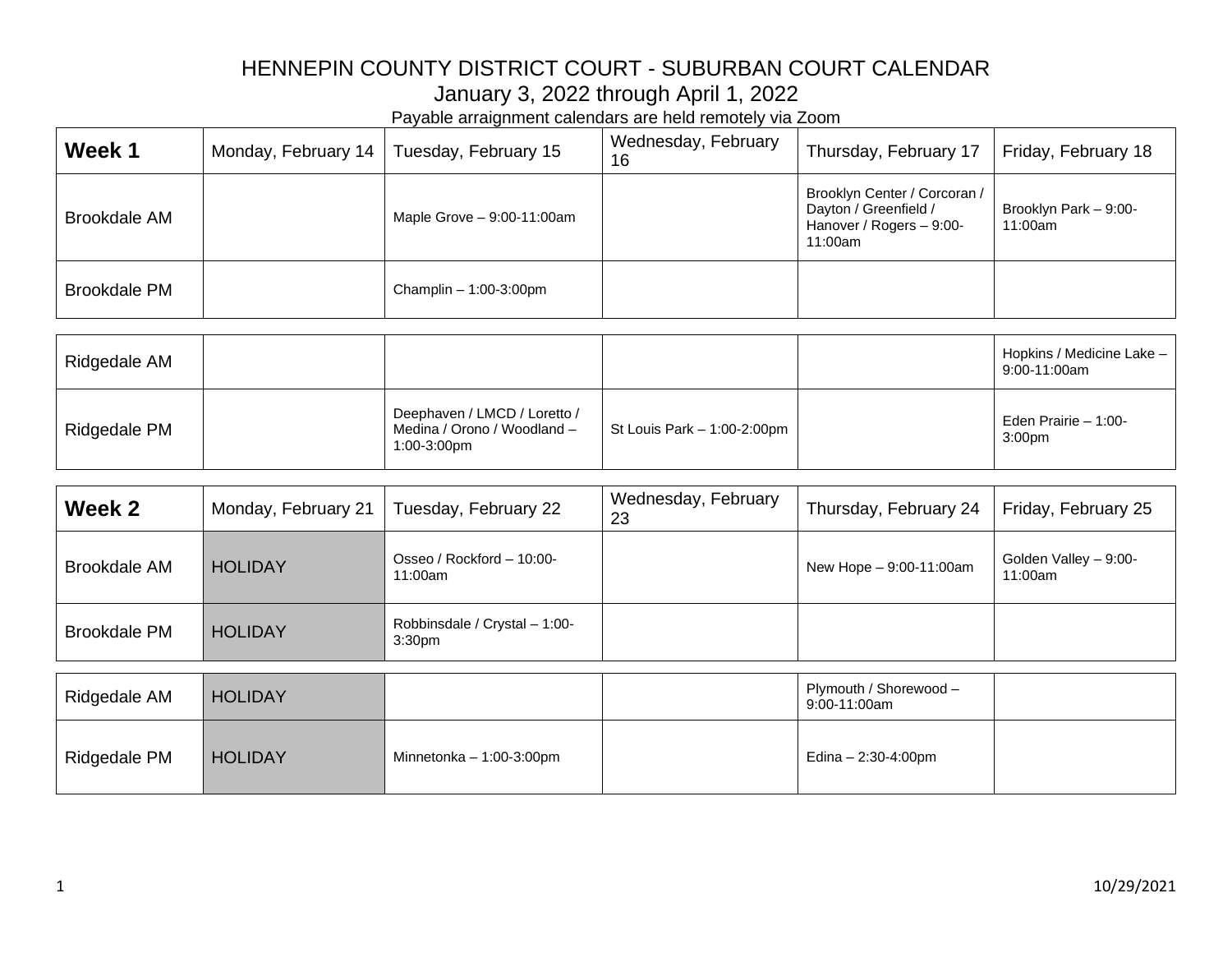| Week 1              | Monday, February 28 | Tuesday, March 1           | Wednesday, March 2 | Thursday, March 3                                                                            | Friday, March 4                  |
|---------------------|---------------------|----------------------------|--------------------|----------------------------------------------------------------------------------------------|----------------------------------|
| <b>Brookdale AM</b> |                     | Maple Grove - 9:00-11:00am |                    | Brooklyn Center / Corcoran<br>/ Dayton / Greenfield /<br>Hanover / Rogers - 9:00-<br>11:00am | Brooklyn Park - 9:00-<br>11:00am |
| <b>Brookdale PM</b> |                     | Champlin $-1:00-3:00$ pm   |                    |                                                                                              |                                  |
| Ridgedale AM        |                     |                            |                    |                                                                                              |                                  |

| Ridgedale AM |                                                                            |                                                     |                                    |                                             |
|--------------|----------------------------------------------------------------------------|-----------------------------------------------------|------------------------------------|---------------------------------------------|
| Ridgedale PM | Deephaven / LMCD / Loretto /<br>Medina / Orono / Woodland -<br>1:00-3:00pm | St Louis Park - 1:00-2:00pm   / Maple Plain - 1:00- | Independence / Long Lake<br>3:00pm | Eden Prairie $-1:00-$<br>3:00 <sub>pm</sub> |

| Week 2              | Monday, March 7           | Tuesday, March 8                                                                                                     | Wednesday, March 9         | Thursday, March 10                     | Friday, March 11                 |
|---------------------|---------------------------|----------------------------------------------------------------------------------------------------------------------|----------------------------|----------------------------------------|----------------------------------|
| <b>Brookdale AM</b> |                           |                                                                                                                      |                            | New Hope - 9:00-11:00am                | Golden Valley - 9:00-<br>11:00am |
| <b>Brookdale PM</b> |                           | Robbinsdale / Crystal - 1:00-<br>3:30 <sub>pm</sub>                                                                  | St Anthony $-1:00-2:00$ pm |                                        |                                  |
| Ridgedale AM        | Spring Park - 1:00-2:00pm | Excelsior / Greenwood / Minnetonka<br>Beach / Minnetrista / Mound / St.<br>Bonifacius / Tonka Bay - 9:00-<br>11:00am |                            | Plymouth / Shorewood -<br>9:00-11:00am |                                  |
| Ridgedale PM        |                           | Minnetonka $-1:00-3:00$ pm                                                                                           | Wayzata $-1:00-3:00$ pm    | Edina $- 2:30 - 4:00$ pm               |                                  |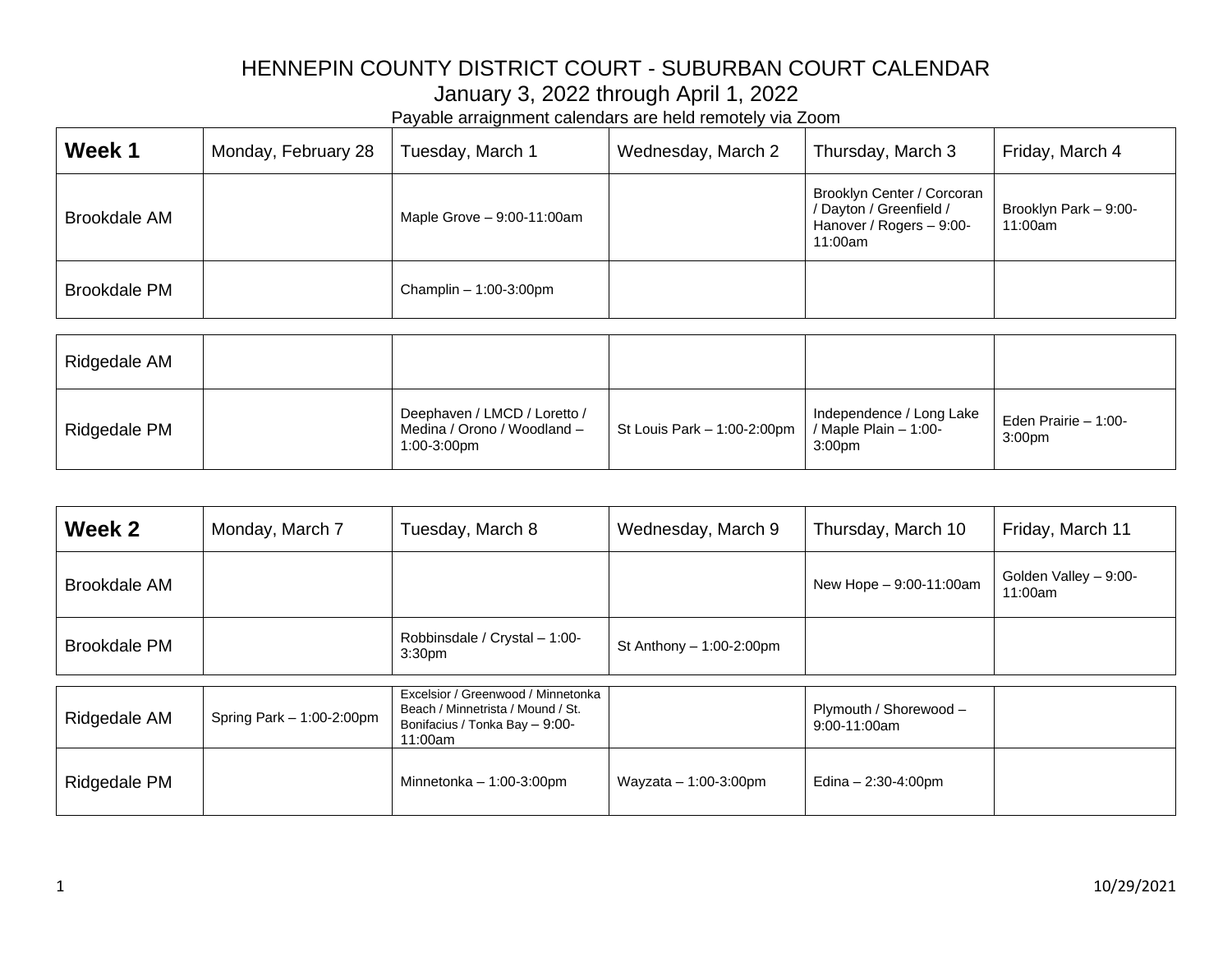| Week 1              | Monday, March 14 | Tuesday, March 15            | Wednesday, March 16 | Thursday, March 17                                                                           | Friday, March 18                           |
|---------------------|------------------|------------------------------|---------------------|----------------------------------------------------------------------------------------------|--------------------------------------------|
| <b>Brookdale AM</b> |                  | Maple Grove $-9:00-11:00$ am |                     | Brooklyn Center / Corcoran<br>/ Dayton / Greenfield /<br>Hanover / Rogers - 9:00-<br>11:00am | Brooklyn Park - 9:00-<br>11:00am           |
| <b>Brookdale PM</b> |                  | Champlin $-1:00-3:00$ pm     |                     |                                                                                              |                                            |
| Ridgedale AM        |                  |                              |                     |                                                                                              | Hopkins / Medicine Lake<br>$-9:00-11:00am$ |

|              |                                                                            |                             | – J.VV <sup>–</sup> FT.VVAIII              |
|--------------|----------------------------------------------------------------------------|-----------------------------|--------------------------------------------|
| Ridgedale PM | Deephaven / LMCD / Loretto /<br>Medina / Orono / Woodland -<br>1:00-3:00pm | St Louis Park - 1:00-2:00pm | Eden Prairie - 1:00-<br>3:00 <sub>pm</sub> |

| Week 2              | Monday, March 21 | Tuesday, March 22                                   | Wednesday, March 23 | Thursday, March 24      | Friday, March 25                 |
|---------------------|------------------|-----------------------------------------------------|---------------------|-------------------------|----------------------------------|
| <b>Brookdale AM</b> |                  | Osseo / Rockford - 10:00-<br>11:00am                |                     | New Hope - 9:00-11:00am | Golden Valley - 9:00-<br>11:00am |
| <b>Brookdale PM</b> |                  | Robbinsdale / Crystal - 1:00-<br>3:30 <sub>pm</sub> |                     |                         |                                  |

| Ridgedale AM |                            | Plymouth / Shorewood -<br>9:00-11:00am |  |
|--------------|----------------------------|----------------------------------------|--|
| Ridgedale PM | Minnetonka $-1:00-3:00$ pm | Edina - 2:30-4:00pm                    |  |